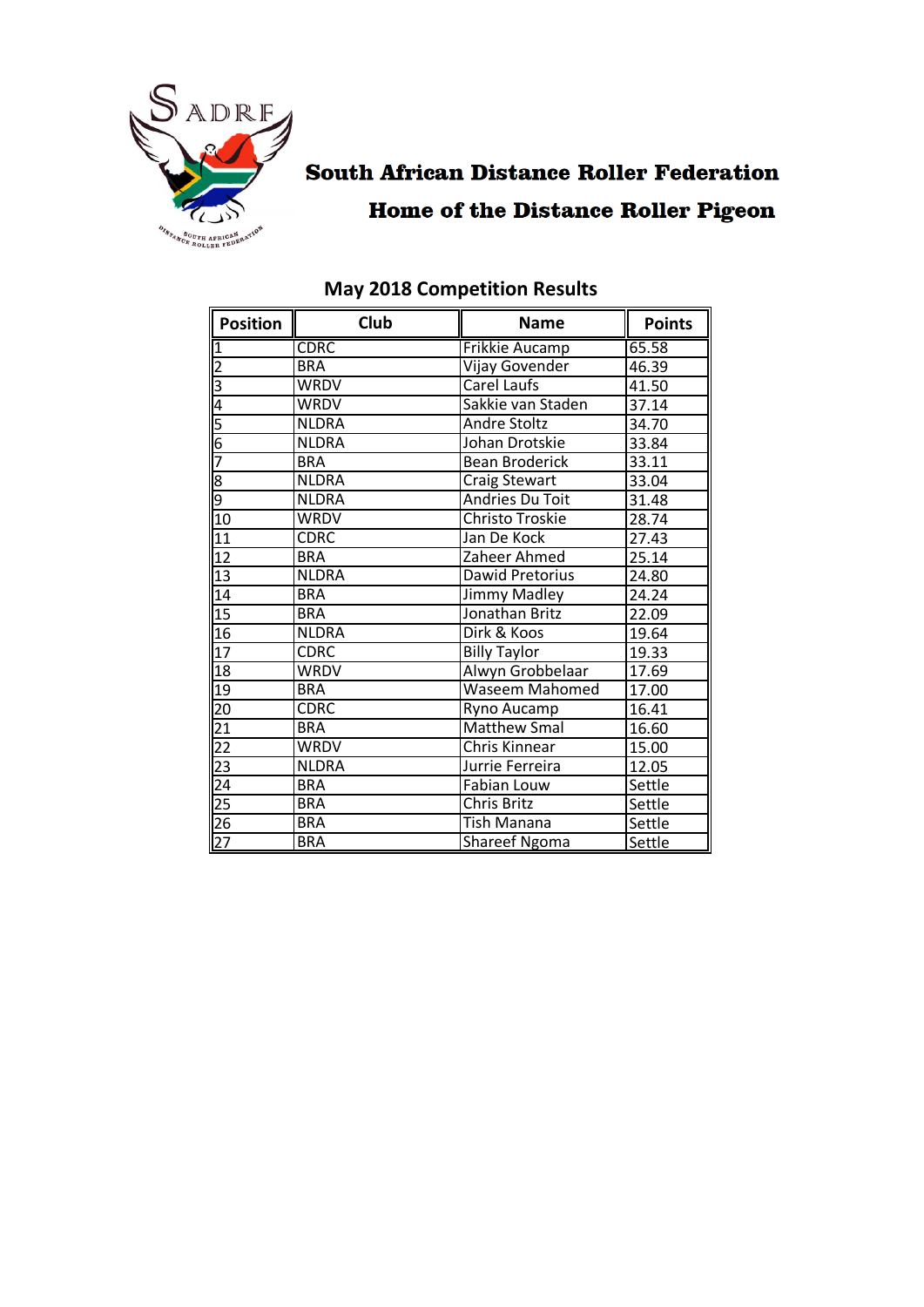

# **South African Distance Roller Federation Home of the Distance Roller Pigeon**

| <b>Position</b>                                         | Club         | <b>Name</b>                  | <b>Points</b> |
|---------------------------------------------------------|--------------|------------------------------|---------------|
|                                                         | <b>CDRC</b>  | Frikkie Aucamp               | 113.25        |
| $\frac{1}{2}$ $\frac{2}{3}$ $\frac{4}{5}$ $\frac{6}{7}$ | <b>BRA</b>   | Vijay Govender               | 86.58         |
|                                                         | <b>WRDV</b>  | Carel Laufs                  | 78.56         |
|                                                         | <b>NLDRA</b> | Andre Stoltz                 | 72.05         |
|                                                         | <b>WRDV</b>  | Sakkie van Staden            | 71.68         |
|                                                         | <b>WRDV</b>  | Chris Kinnear                | 65.16         |
|                                                         | <b>NLDRA</b> | Johan Drotskie               | 63.34         |
| $\frac{8}{9}$                                           | <b>NLDRA</b> | <b>Craig Stewart</b>         | 61.20         |
|                                                         | <b>NLDRA</b> | <b>Andries Du Toit</b>       | 59.83         |
| 10                                                      | <b>BRA</b>   | Zaheer Ahmed                 | 58.27         |
| $\overline{11}$                                         | <b>WRDV</b>  | Christo Troskie              | 57.99         |
| 12                                                      | <b>NLDRA</b> | Dirk & Koos                  | 49.99         |
| 13                                                      | <b>BRA</b>   | Jonathan Britz               | 42.97         |
| 14                                                      | <b>NLDRA</b> | Jurrie Ferreira              | 39.99         |
| 15                                                      | <b>WRDV</b>  | Alwyn Grobbelaar             | 36.20         |
| 16                                                      | <b>NLDRA</b> | <b>Dawid Pretorius</b>       | 36.08         |
| 17                                                      | <b>BRA</b>   | <b>Bean Broderick</b>        | 33.11         |
| 18                                                      | <b>CDRC</b>  | Jan De Kock                  | 27.43         |
| $\overline{19}$                                         | <b>BRA</b>   | <b>Jimmy Madley</b>          | 24.24         |
| 20                                                      | <b>BRA</b>   | <b>Waseem Mahomed</b>        | 21.88         |
|                                                         | <b>CDRC</b>  | <b>Billy Taylor</b>          | 19.33         |
| $\frac{21}{22}$                                         | <b>BRA</b>   | Matthew Smal                 | 16.60         |
|                                                         | <b>CDRC</b>  | Ryno Aucamp                  | 16.41         |
|                                                         | <b>BRA</b>   | <b>Fabian Louw</b>           | 0.00          |
| $\frac{23}{24}$<br>$\frac{24}{25}$<br>$\frac{26}{27}$   | <b>BRA</b>   | <b>Chris Britz</b>           | 0.00          |
|                                                         | <b>BRA</b>   | Tish Manana<br>0.00          |               |
|                                                         | <b>BRA</b>   | <b>Shareef Ngoma</b><br>0.00 |               |

## **May 2018 League Point**